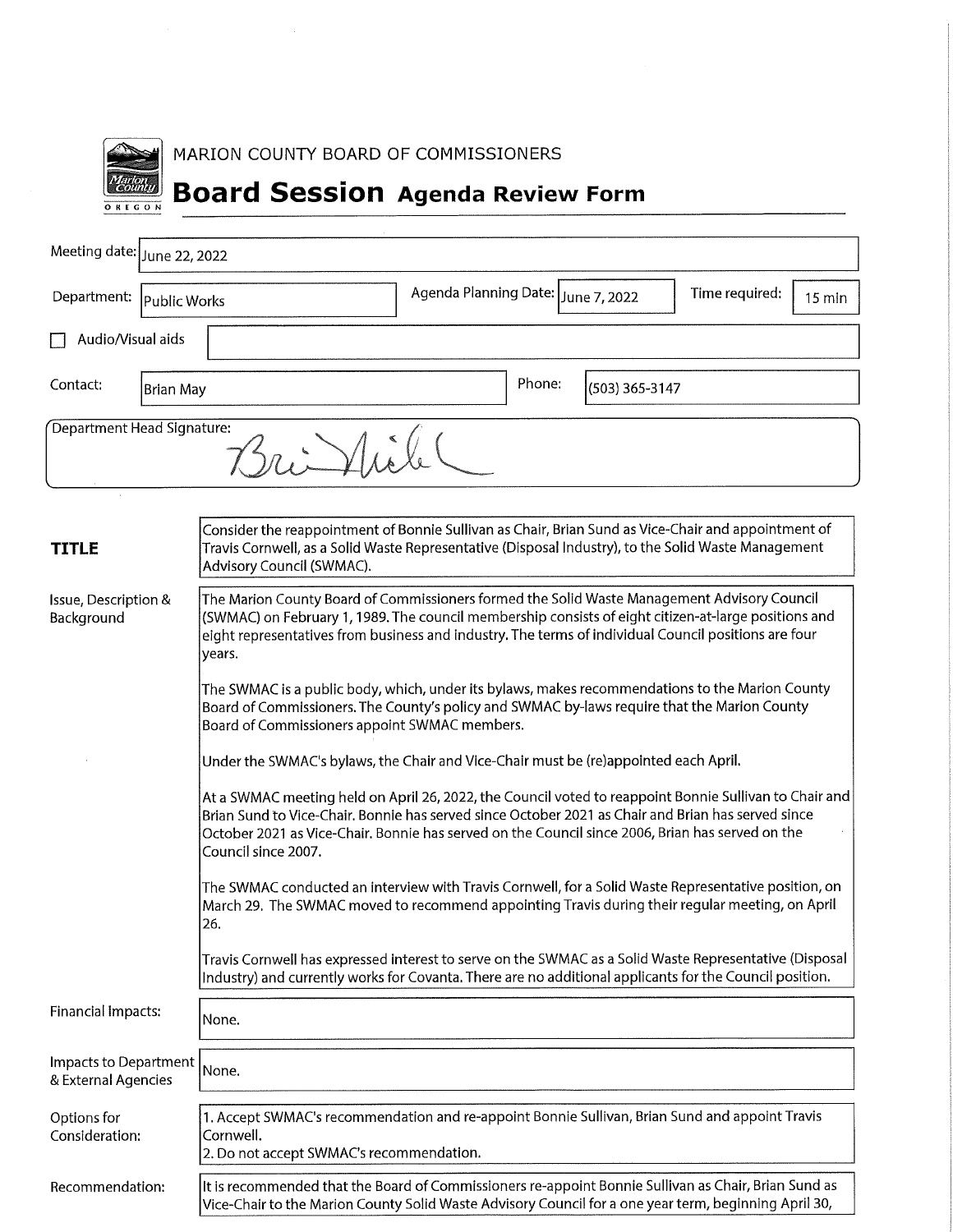|                      | MARION COUNTY BOARD OF COMMISSIONERS                                                                                                                                                                                                                              |
|----------------------|-------------------------------------------------------------------------------------------------------------------------------------------------------------------------------------------------------------------------------------------------------------------|
| <b>OREGON</b>        | <b>Board Session Agenda Review Form</b>                                                                                                                                                                                                                           |
|                      | [2022 and ending April 30, 2023.]                                                                                                                                                                                                                                 |
|                      | It is recommended that the Board of Commissioners appointment Travis Cornwell as a Solid Waste<br>Representative (Disposal Industry) to the Marion County Solid Waste Advisory Council for a four year<br>term, beginning June 22, 2022 and ending June 22, 2026. |
| List of attachments: | Orders, Membership Roster, Advisory Board Applications (pg. 2)                                                                                                                                                                                                    |
| Presenter:           | Brian May                                                                                                                                                                                                                                                         |
|                      |                                                                                                                                                                                                                                                                   |

Copies of completed paperwork sent to the following: (Include names and e-mail addresses.)

Copies to:

 $\bar{z}$ 

Brian May - bmay@co.marion.or.us<br>Sherry Lintner - slintner@co.marion.or.us<br>Natalie Tomaszewski- ntomaszewski@co.marion.or.us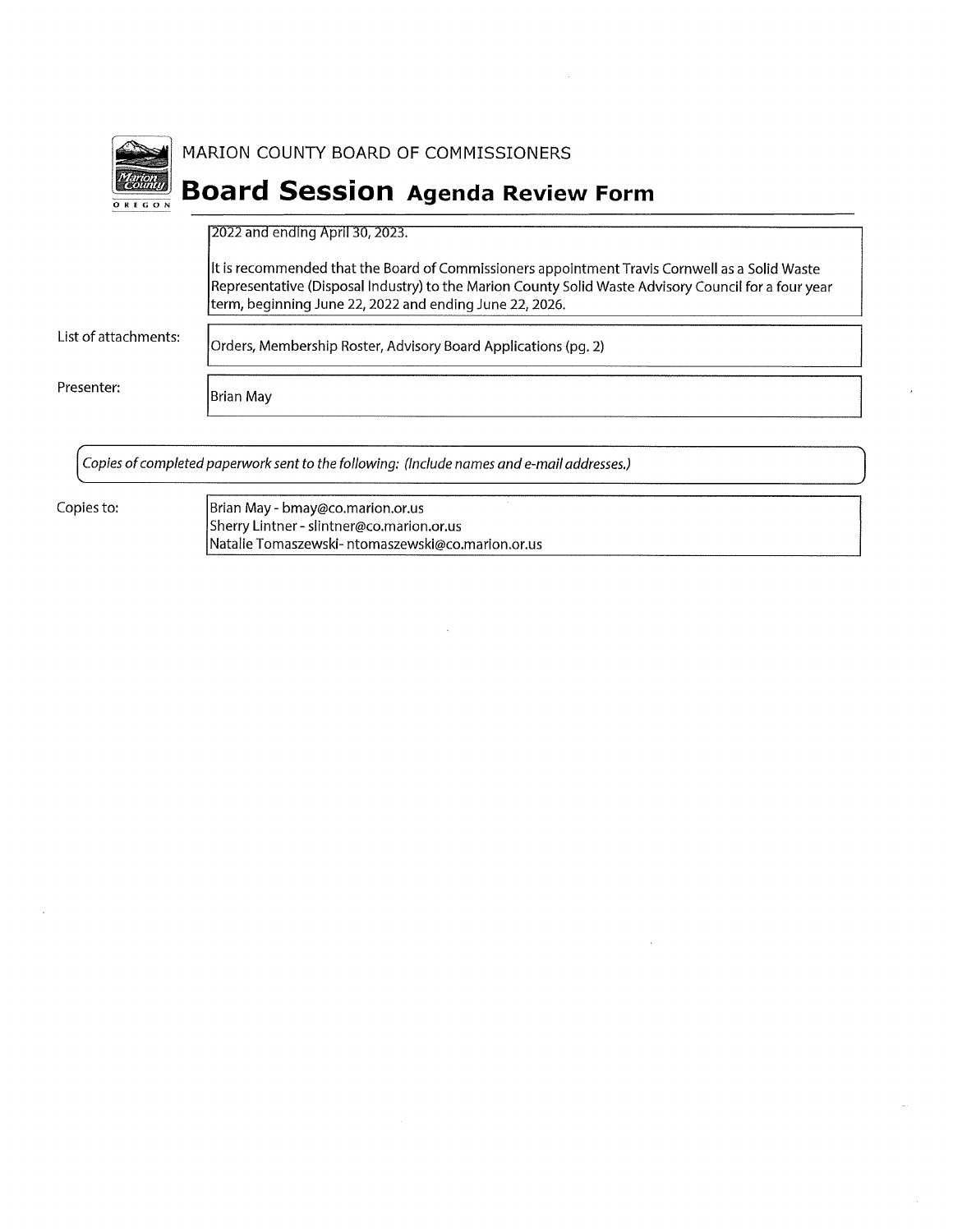#### **BEFORE THE BOARD OF COMMISSIONERS FOR MARION COUNTY, OREGON**

In the matter of the appointment of  $\qquad$  ) Chair to the Solid Waste ) Department of Public Works Management Advisory Council (1997)

#### O R D E R

This matter came before the Board of Commissioners at its regular scheduled public meeting of June 22, 2022, to appoint Bonnie Sullivan to serve as Chair on the Marion County Solid Waste Management Advisory Council.

IT APPEARING that the Board of Commissioners have established the Solid Waste Management Advisory Council.

IT FURTHER APPEARING that in the planning, coordination and implementation of a solid waste management system the Board may give consideration to the concerns of interested citizen and representatives of affected communities, agencies, and organizations. After due consideration, the Board of Commissioners hereby enters the following order:

IT IS HEREBY ORDERED that the Board of Commissioners appoint Bonnie Sullivan to serve as Chair of the Marion County Solid Waste Management Advisory Council.

This appointment shall be for a one-year term beginning April 30, 2022 and ending April 30, 2023. The appointed members are to serve at the pleasure of the Board of Commissioners.

DATED at Salem, Oregon, this day of June 2022.

MARION COUNTY BOARD OF COMMISSIONERS

\_\_\_\_\_\_\_\_\_\_\_\_\_\_\_\_\_\_\_\_\_\_\_\_\_\_\_

\_\_\_\_\_\_\_\_\_\_\_\_\_\_\_\_\_\_\_\_\_\_\_\_\_\_\_

\_\_\_\_\_\_\_\_\_\_\_\_\_\_\_\_\_\_\_\_\_\_\_\_\_\_\_

Chair

Commissioner

Commissioner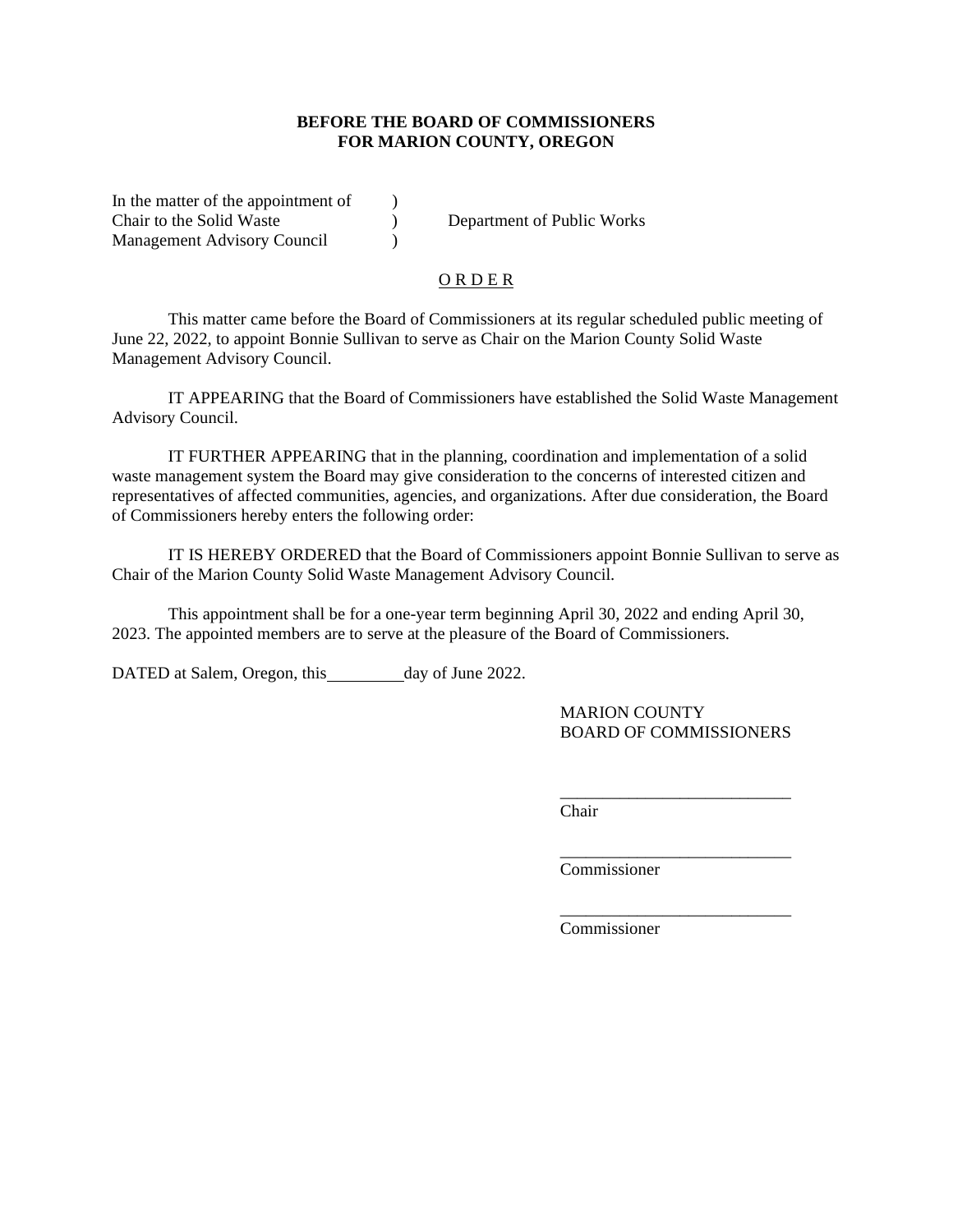#### **BEFORE THE BOARD OF COMMISSIONERS FOR MARION COUNTY, OREGON**

In the matter of the appointment of  $\qquad$ ) Vice-Chair to the Solid Waste (b) Department of Public Works Management Advisory Council (1997)

#### O R D E R

This matter came before the Board of Commissioners at its regular scheduled public meeting of June 22, 2022, to appoint Brian Sund to serve as Vice-Chair on the Marion County Solid Waste Management Advisory Council.

IT APPEARING that the Board of Commissioners have established the Solid Waste Management Advisory Council.

IT FURTHER APPEARING that in the planning, coordination and implementation of a solid waste management system the Board may give consideration to the concerns of interested citizen and representatives of affected communities, agencies, and organizations. After due consideration, the Board of Commissioners hereby enters the following order:

IT IS HEREBY ORDERED that the Board of Commissioners appoint Brian Sund to serve as Vice-Chair of the Marion County Solid Waste Management Advisory Council.

This appointment shall be for a one-year term beginning April 30, 2022 and ending April 30, 2023. The appointed members are to serve at the pleasure of the Board of Commissioners.

DATED at Salem, Oregon, this day of June 2022.

MARION COUNTY BOARD OF COMMISSIONERS

\_\_\_\_\_\_\_\_\_\_\_\_\_\_\_\_\_\_\_\_\_\_\_\_\_\_\_

\_\_\_\_\_\_\_\_\_\_\_\_\_\_\_\_\_\_\_\_\_\_\_\_\_\_\_

\_\_\_\_\_\_\_\_\_\_\_\_\_\_\_\_\_\_\_\_\_\_\_\_\_\_\_

Chair

Commissioner

Commissioner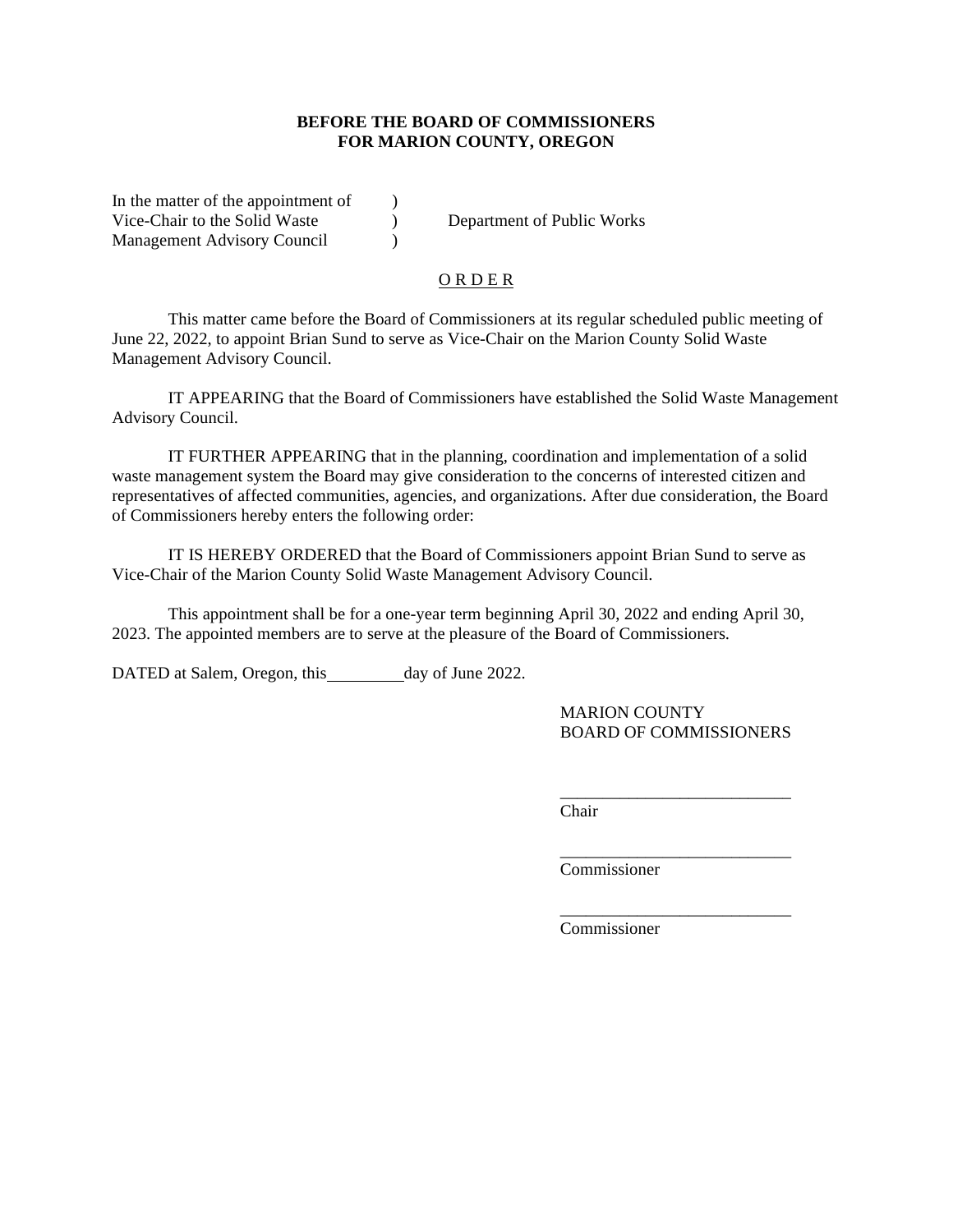## BEFORE THE BOARD OF COMMISSIONERS FOR MARION COUNTY, OREGON

In the matter of the appointment of Travis (1) Cornwell to the Solid Waste Management (a) Department of Public Works Advisory Council (1992)

### **ORDER**

This matter came before the Board of Commissioners at its regularly scheduled public meeting of June 22, 2022, to appoint a member to the Marion County Solid Waste Management Advisory Council.

IT APPEARING that the Board of Commissioners has established the Solid Waste Management Advisory Council.

IT FURTHER APPEARING that in the planning, coordination, and implementation of a solid waste management system, the Board may give consideration to the concerns of interested citizen and representatives of affected communities, agencies, and organizations. After due consideration, the Board hereby enters the following order:

IT IS HEREBY ORDERED that the Board appoint Travis Cornwell to the Marion County Solid Waste Management Advisory Council as the Disposal Industry representative position, as of June 22, 2022, for a four-year term ending June 22, 2026. The appointed member is to serve at the pleasure of the Marion County Board of Commissioners.

DATED at Salem, Oregon, this day of June 2022.

MARION COUNTY BOARD OF COMMISSIONERS

\_\_\_\_\_\_\_\_\_\_\_\_\_\_\_\_\_\_\_\_\_\_\_\_\_\_\_\_\_\_\_\_\_\_\_\_

\_\_\_\_\_\_\_\_\_\_\_\_\_\_\_\_\_\_\_\_\_\_\_\_\_\_\_\_\_\_\_\_\_\_\_\_

\_\_\_\_\_\_\_\_\_\_\_\_\_\_\_\_\_\_\_\_\_\_\_\_\_\_\_\_\_\_\_\_\_\_\_\_

Chair

Commissioner

Commissioner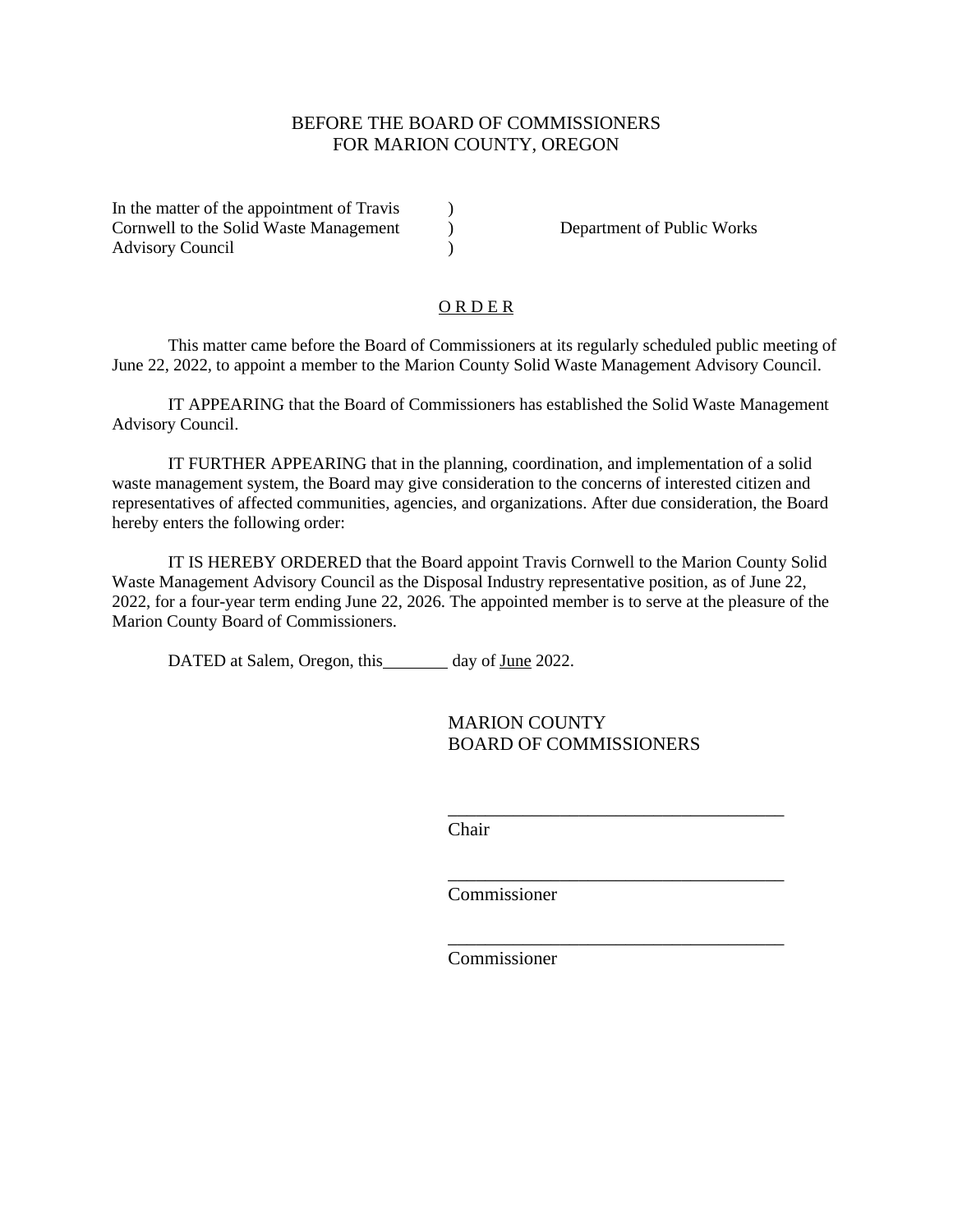| <b>COUNCIL MEMBER NAMES</b> | <b>TERM ENDS</b> | <b>POSITION</b>                                              |
|-----------------------------|------------------|--------------------------------------------------------------|
| Bonnie Sullivan             | 07/31/2026       | Building/Construction - Chair                                |
| <b>Brian Sund</b>           | 01/31/2024       | Citizen-at-Large - Vice-Chair                                |
| Joe Fowler                  | 12/31/2022       | <b>Public Health</b>                                         |
| Judy Skinner                | 12/31/2022       | Citizen-at-Large                                             |
| Julie Jackson               | 02/26/2026       | Solid Waste System Representative (Transfer Station/Compost) |
| Keith Bondaug-Winn          | 06/09/2025       | Citizen-at-Large                                             |
| <b>Kevin Hines</b>          | 06/25/2026       | Collection Industry                                          |
| Kyle Elwood                 | 09/16/2024       | Citizen-at-Large                                             |
| Ryan Zink                   | 09/16/2024       | Community Organization (City of Salem)                       |
| Will Posegate               | 01/31/2024       | Recycling Industry                                           |
| Vacant                      |                  | <b>Disposal Industry</b>                                     |
| Vacant                      |                  | <b>Chamber of Commerce</b>                                   |
| Vacant                      |                  | Citizen-at-Large                                             |
| Vacant                      |                  | Citizen-at-Large                                             |
| Vacant                      |                  | Citizen-at-Large                                             |
| Vacant                      |                  | Citizen-at-Large                                             |

 $\mathcal{A}^{\mathcal{A}}$ 

| <b>SWMAC SUBCOMMITTEE LIST</b>            |                           |                                  |                           |                                  |                        |                |  |
|-------------------------------------------|---------------------------|----------------------------------|---------------------------|----------------------------------|------------------------|----------------|--|
| <b>Nominating</b>                         | <b>Bonnie</b><br>Sullivan | Joe<br>Fowler                    | Will<br>Posegate          | Keith<br>Bondaug-<br><b>Winn</b> |                        |                |  |
| <b>SWMAC</b><br>Bylaws/<br>Handbook       | <b>Bonnie</b><br>Sullivan | Keith<br>Bondaug-<br><b>Winn</b> | Will<br>Posegate          | Julie<br>Jackson                 | Ryan Zink              | Kyle<br>Elwood |  |
| <b>Budget</b>                             | Bonnie<br>Sullivan        | Kevin<br><b>Hines</b>            | Keith<br>Bondaug-<br>Winn | Ryan Zink                        |                        |                |  |
| <b>Education &amp;</b><br>Outreach        | Bonnie<br><b>Sullivan</b> | Keith<br>Bondaug-<br>Winn        |                           |                                  |                        |                |  |
| <b>Unsheltered</b><br>Waste<br>Management | Ryan Zink                 | Julie<br>Jackson                 | Judy<br>Skinner           | Brian<br>Sund                    | Kevin<br><b>H</b> lnes |                |  |

| <b>COUNTY CONTACTS</b>                       |              |                              |
|----------------------------------------------|--------------|------------------------------|
| Brian May, ES Division Manager               | 503-365-3147 | bmay@co.marion.or.us         |
| Tom Kissinger, Program Supervisor            | 503-566-4158 | tkissinger@co.marion.or.us   |
| Dakota Tangredi, Waste Reduction Coordinator | 503-365-3191 | dtangredi@co.marion.or.us    |
| Rachel VanWoert, Waste Reduction Coordinator | 503-566-4159 | rvanwoert@co.marion.or.us    |
| Natalie Tomaszewski, Office Specialist       | 503-365-3178 | ntomaszewski@co.marion.or.us |
| Commissioner Kevin Cameron                   | 503-588-5212 | kcameron@co.marion.or.us     |
| Commissioner Danielle Bethell                | 503-588-5212 | dbethell@co.marion.or.us     |
| Commissioner Colm Willis - SWMAC Liaison     | 503-588-5212 | cwillis@co.marion.or.us      |

Rev. 04/14/2022

 $\sim$   $\sim$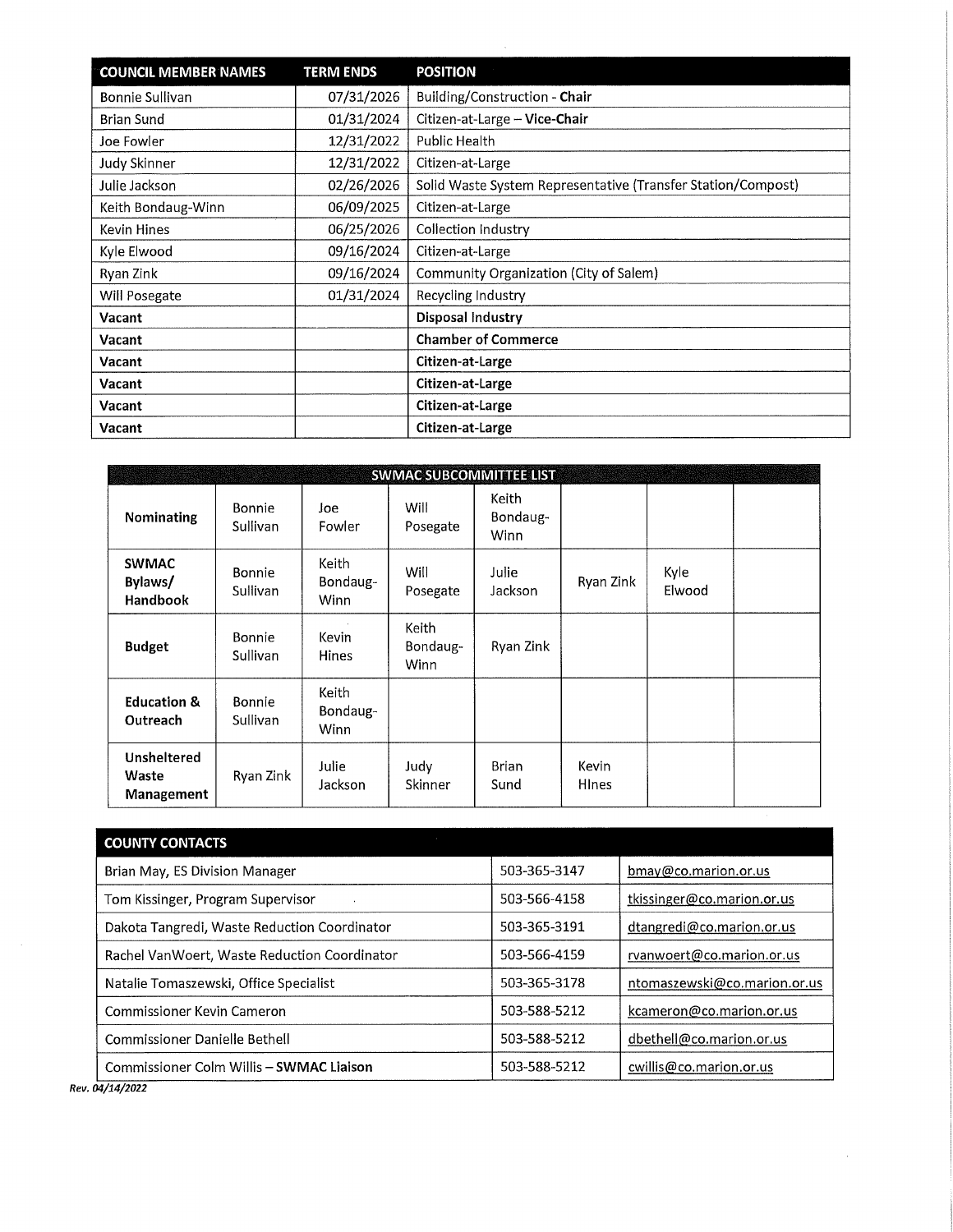| Note: Information on this page is considered public record and may be made available upon<br>request.                                                                                                                                                                                                                                                                                                         |
|---------------------------------------------------------------------------------------------------------------------------------------------------------------------------------------------------------------------------------------------------------------------------------------------------------------------------------------------------------------------------------------------------------------|
| Name: Bonnie Sullivan                                                                                                                                                                                                                                                                                                                                                                                         |
| City of residence: Karal area of Jefferson                                                                                                                                                                                                                                                                                                                                                                    |
| <b>Business information:</b>                                                                                                                                                                                                                                                                                                                                                                                  |
| Occupation/business Sullivan's Carpet Service, Inc.                                                                                                                                                                                                                                                                                                                                                           |
| Business address 10795 Southview Ridge Lane                                                                                                                                                                                                                                                                                                                                                                   |
| City $\sqrt{\epsilon}$ ( $\epsilon$ erson), Oregon zip code $\frac{92352}{2}$ Business telephone (503) 364-8740.                                                                                                                                                                                                                                                                                              |
| Personal<br><u>Business</u> e-mail <u>Colour corner @aol.com</u> Business fax (503)364-2001                                                                                                                                                                                                                                                                                                                   |
| I would like to be considered for the $\mathcal{B}uilding\mathcal{L} \mathfrak{os}$ . Construction $Industv\psi$ position on                                                                                                                                                                                                                                                                                  |
| (lay or representative designation)<br>the <u>Solid Waste</u> Management Adulsory Council the                                                                                                                                                                                                                                                                                                                 |
| The reason I am applying for this appointment is $\begin{array}{r}$ $\begin{array}{ccc} & \text{if} & \text{if} & \text{if} & \text{if} & \text{if} & \text{if} & \text{if} & \text{if} & \text{if} & \text{if} & \text{if} & \text{if} & \text{if} & \text{if} & \text{if} & \text{if} & \text{if} & \text{if} & \text{if} & \text{if} & \text{if} & \text{if} & \text{if} & \text{if} & \text{if} & \text{$ |
| Construction industry would give me an oppurtunity to                                                                                                                                                                                                                                                                                                                                                         |
| give insight to the council and knowing this position is                                                                                                                                                                                                                                                                                                                                                      |
| The personal and professional interests which prompted me to apply for this appointment are<br>Attend all council meetings                                                                                                                                                                                                                                                                                    |
| 2. Forty plus years being a construction contractor                                                                                                                                                                                                                                                                                                                                                           |
| in Marion County.                                                                                                                                                                                                                                                                                                                                                                                             |
| Have you served on any other Marion County board, commission, committee, council, or task<br>force? (If yes, please list)<br>1. <u>W/T- Waste InformationTeam</u> 2.                                                                                                                                                                                                                                          |
| Please list qualifications and skills you have which you believe would be valuable if you are appointed<br>to this position (include relevant skills, activities, training, education)                                                                                                                                                                                                                        |
| <u>Secretaril/Bookkeeping skills, legislative knowledge</u>                                                                                                                                                                                                                                                                                                                                                   |
| Organizing not-for-profit organizations, attend all the                                                                                                                                                                                                                                                                                                                                                       |
| <u>Construction Contractors Board-Policy Board meetings</u><br>Training Board member - for Prerequisite education program                                                                                                                                                                                                                                                                                     |
| What community or school activities, committees or special activities have you participated in?                                                                                                                                                                                                                                                                                                               |
| State Sectiveas for Independent Contractors of Oregon                                                                                                                                                                                                                                                                                                                                                         |
| PREDO WIT- helping create the<br>reas                                                                                                                                                                                                                                                                                                                                                                         |
| G:\voluntee\BRDSCOMM\BCAPPLF2.WPD                                                                                                                                                                                                                                                                                                                                                                             |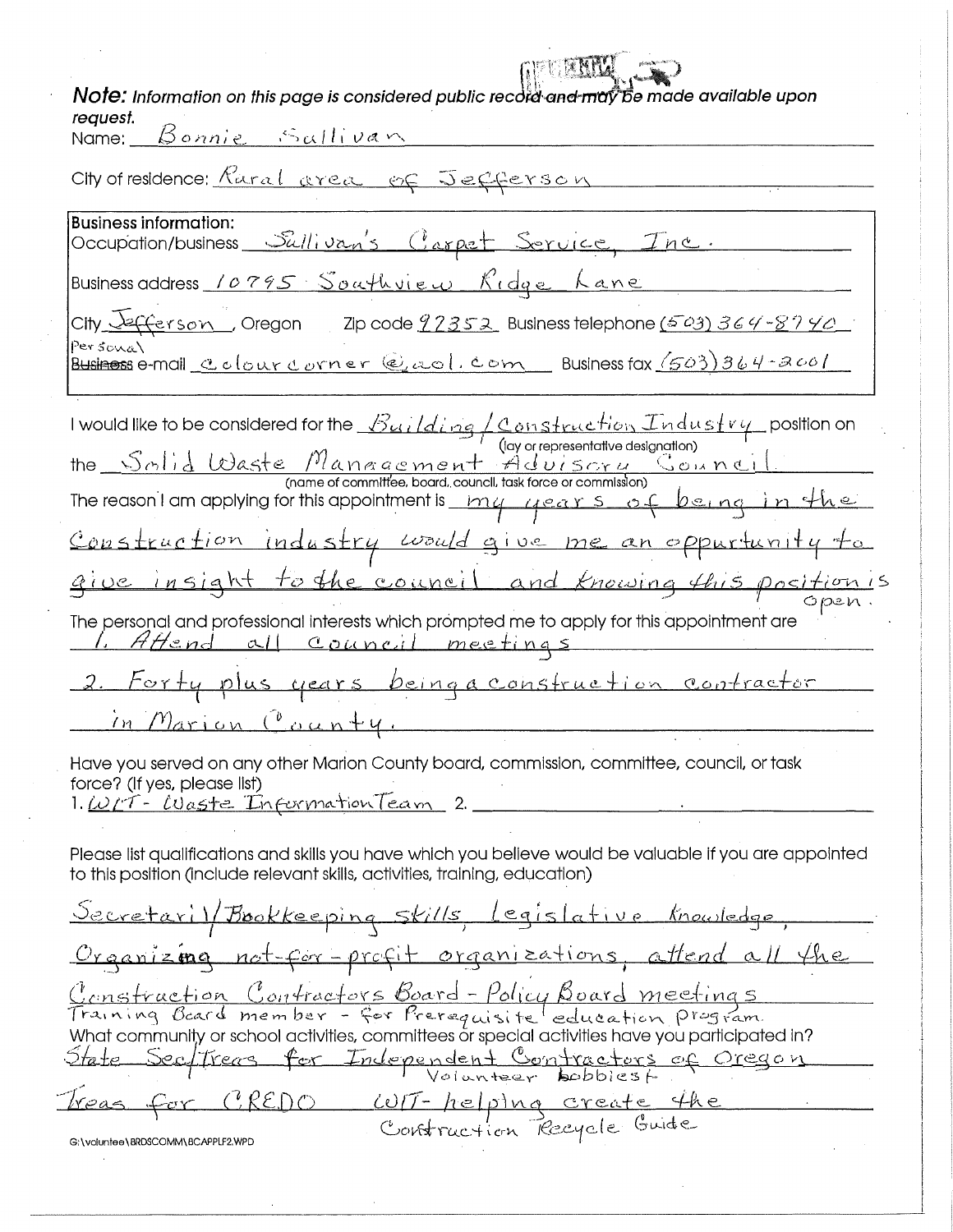| Note: Information on this page is considered public record and may be made available upon<br>request.                                                                                           |
|-------------------------------------------------------------------------------------------------------------------------------------------------------------------------------------------------|
| Name: Brian Sund                                                                                                                                                                                |
| City of residence: Salen                                                                                                                                                                        |
| <b>Business information:</b><br>Occupation/business Teacher / South Salem High Schoo                                                                                                            |
| Business address 1910 Church St. SE                                                                                                                                                             |
| City Salem Cregon Zip code 97302 Business telephone 1503 399-3252                                                                                                                               |
| Business e-mail sund brian @salkeiz. K12.0r. us Business fax 503-375-7805                                                                                                                       |
| I would like to be considered for the $C_i$ $\frac{\partial f}{\partial z}$ $\frac{a}{\partial z}$ $\frac{a}{\partial x}$ $\frac{b}{\partial y}$ position on                                    |
| the Solid une de Management Advisery Council<br>committee, board, council, task force or commission)                                                                                            |
| The reason I am applying for this appointment is $\frac{1}{2}$ become more active in local,                                                                                                     |
| community efforts to manage/advise/promote waste reduction                                                                                                                                      |
| and sustainability programs. Expectally interested in e-waste and education.                                                                                                                    |
| The personal and professional interests which prompted me to apply for this appointment are<br>Have been active in personal mask reduction estables since high school (the 1st Easth Day in 21) |
| as well as actric as our school's Recycling Coordinater for the past 20+ years. Have norther on                                                                                                 |
| propects in coordination with our school's Environmental Club/watt installers                                                                                                                   |
| Have you served on any other Marion County board, commission, committee, council, or task                                                                                                       |
| force? (If yes, please list)<br>$1.$ No                                                                                                                                                         |
| Please list qualifications and skills you have which you believe would be valuable if you are<br>appointed to this position (include relevant skills, activities, training, education)          |
| South High Recycling Coordinator since 1986 - have set up siniter programs at lealie Hiddle,                                                                                                    |

Downdown leaving Center and Feen Parent Program. Have also varked with Salem churches, and businesses. Work with Garten Senfece and Allied waste, as part I own school program. Green School since 2001

Marton Co. Education Reycland the Year 2003; Martin Co. Reycland the Year-Bogram 1996<br>What community or school activities have you participated in (committees, organizations, special activities)?

activities)?<br>On School Wistorit's Special Ed. Advisory Council (SEAC) and on our Union's Executive Board.

Newsmapers in Education coordinator for South

(60th Oregonian and Statesman).